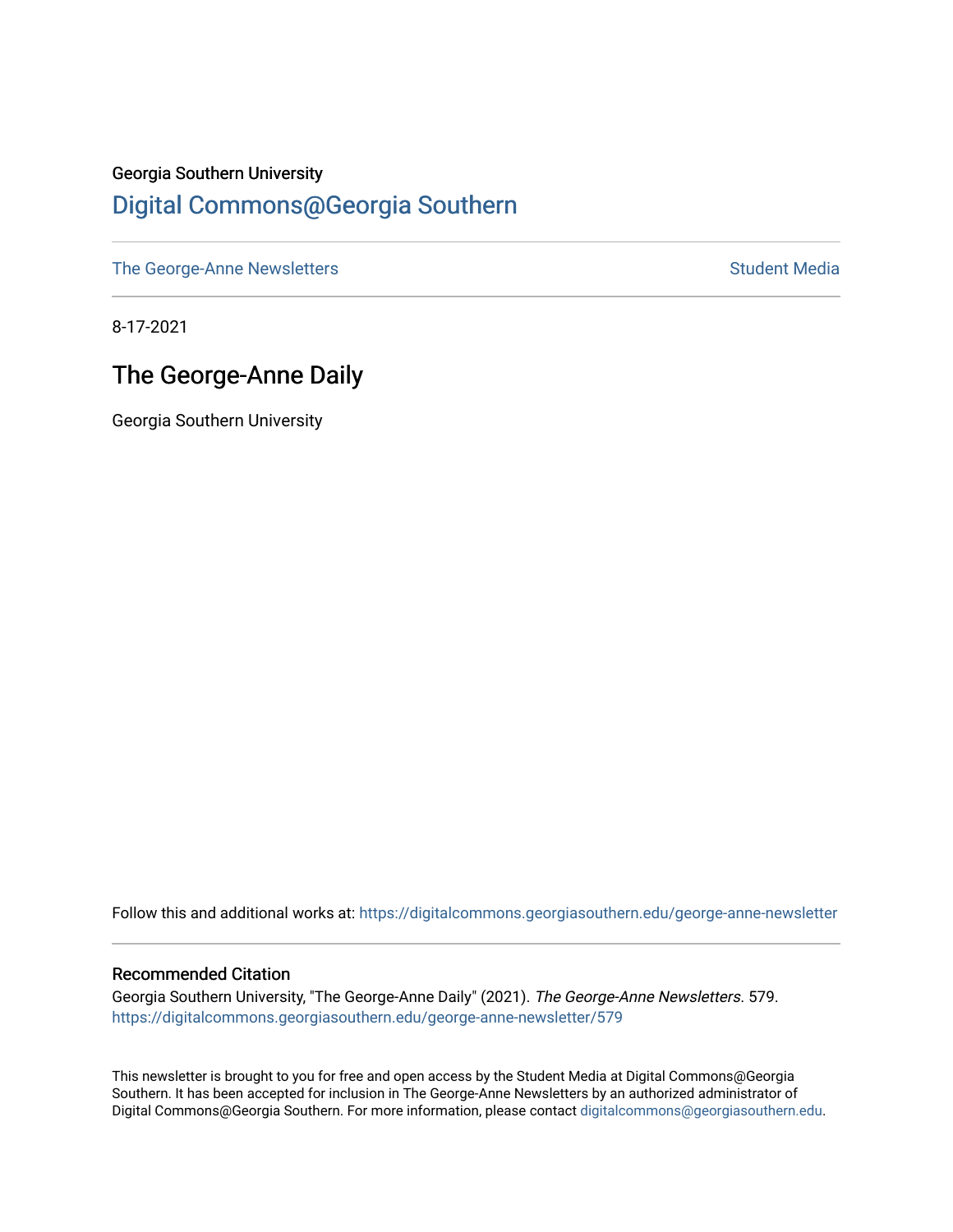# THE GEORGE-ANNE DAILY  $f$  $O$  $O$

Good afternoon and welcome to The G-A Daily newsletter! Catch up on campus with your latest headlines below, and be sure to keep up with us through our social media links above.

*Editor's note:* The original version of this newsletter incorrectly stated that Georgia Southern provides free COVID-19 testing. Tests are only available from the health clinic after a consultation with a Health Services provider.

Free testing is available for those on both the Statesboro and the Armstrong campuses through Mako Medical. Walk-ups are accepted, but to make things faster, you can register [online.](https://r20.rs6.net/tn.jsp?f=001WUvD9YbejFjAXSxQHZ-A4dZls7C6jtTrn29YaKnydYM_MZ6G-TvqmfJS5c60y9SWj7oo9-Y_PjJdvdo9oMAbcWkAaCw87DSHdgeywFw_8kwgZXyQL5EY9NV99aVjeFE7mQ3RHI3xjolYcOJ_oWfTC2t6pLiQCrKny3TnpcAWS-4BzIYc5n1TSpHdRSR5NraBwGHFU5jU7zYVhUKLjKmdLoDpmTOxOyPP52Mbq_J31ZnVBUhvjrT4oBNIaGuPq4DU4GrJryfLUIiUvuvd5WGdtaYi3OfdCgPj4RrM3XcwJNEQmaBwfzmlyg==&c=FmPaIiTpCY9ooHBsO95e3rnB39DMkBlKoh3MfkT3K5JjvpXIVKJkmw==&ch=B9H5f7w0ZD2Ij8LlG-pi3txJZehDC-hP2ZfhyImjfdpG0lhTWiUCrw==) No insurance is required.

Find those locations for free tests in Downtown Statesboro and in Savannah [here.](https://r20.rs6.net/tn.jsp?f=001WUvD9YbejFjAXSxQHZ-A4dZls7C6jtTrn29YaKnydYM_MZ6G-TvqmfJS5c60y9SWj7oo9-Y_PjJdvdo9oMAbcWkAaCw87DSHdgeywFw_8kwgZXyQL5EY9NV99aVjeFE7mQ3RHI3xjolYcOJ_oWfTC2t6pLiQCrKny3TnpcAWS-4BzIYc5n1TSpHdRSR5NraBwGHFU5jU7zYVhUKLjKmdLoDpmTOxOyPP52Mbq_J31ZnVBUhvjrT4oBNIaGuPq4DU4GrJryfLUIiUvuvd5WGdtaYi3OfdCgPj4RrM3XcwJNEQmaBwfzmlyg==&c=FmPaIiTpCY9ooHBsO95e3rnB39DMkBlKoh3MfkT3K5JjvpXIVKJkmw==&ch=B9H5f7w0ZD2Ij8LlG-pi3txJZehDC-hP2ZfhyImjfdpG0lhTWiUCrw==)



### *WHAT'S HAPPENING IN YOUR WORLD?*

#### **[All campus' single-stall bathrooms](https://r20.rs6.net/tn.jsp?f=001WUvD9YbejFjAXSxQHZ-A4dZls7C6jtTrn29YaKnydYM_MZ6G-TvqmZ4lY4tBpr5I_zEhYP0DqkSCOdFKuPu07oN_z16QPc4TPO5rMXoRSjGk8hVqxwvhWwokn18414xD24gZWYnJX5UjalaDlboKxMeZxrWi8PrENgJUTLekTOdFSw2bHtYvS5QLOTvugRUOKLIyvCtvIhb4-oLMLcBAinjm9sd3cmVmK_ARdSpzBpD-oMkPHiSl7aw_AOHjJTQA&c=FmPaIiTpCY9ooHBsO95e3rnB39DMkBlKoh3MfkT3K5JjvpXIVKJkmw==&ch=B9H5f7w0ZD2Ij8LlG-pi3txJZehDC-hP2ZfhyImjfdpG0lhTWiUCrw==) become gender-neutral**

Single-stall bathrooms now 'all-gender restrooms'.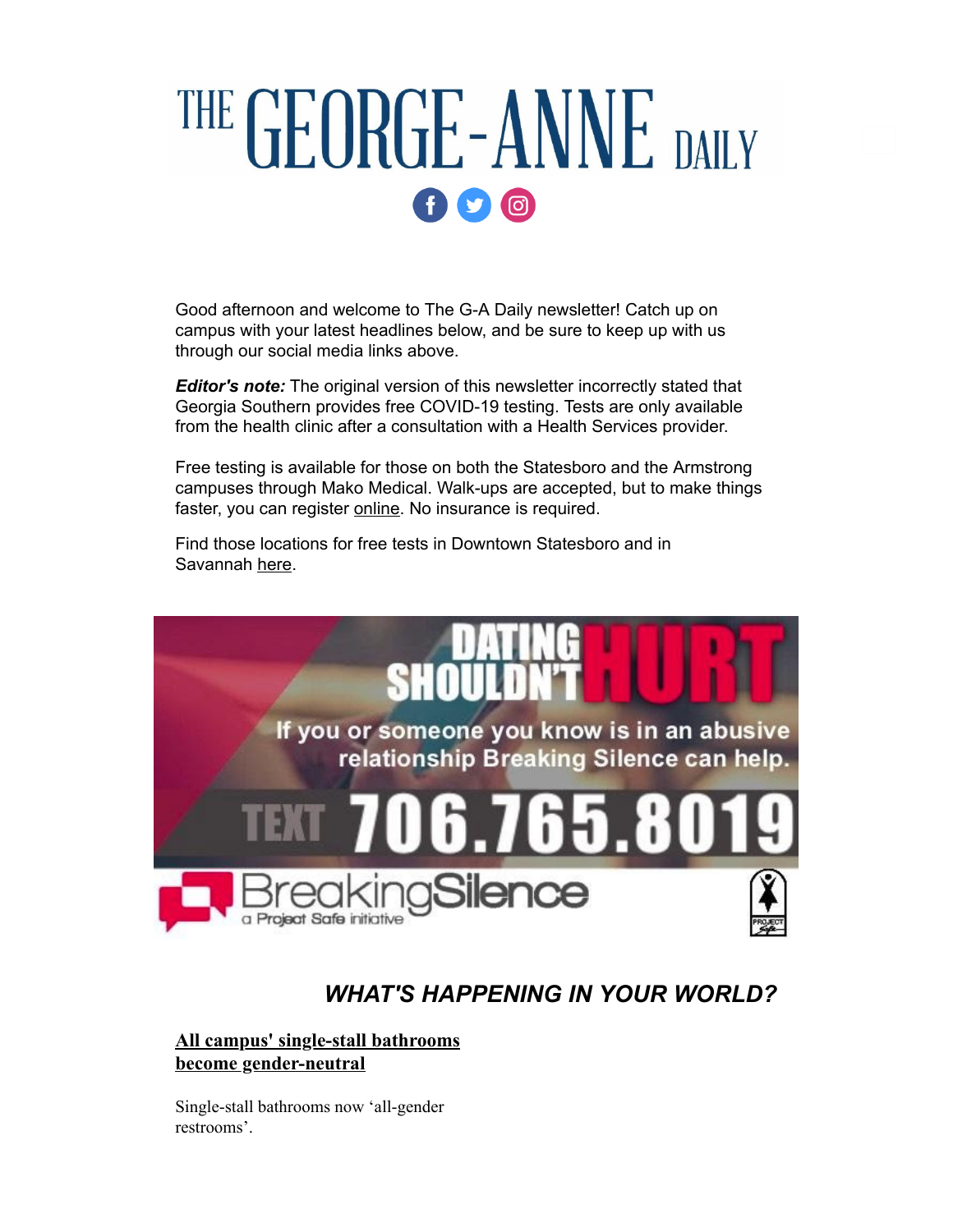

# **[Free COVID-19 vaccine; testing](https://r20.rs6.net/tn.jsp?f=001WUvD9YbejFjAXSxQHZ-A4dZls7C6jtTrn29YaKnydYM_MZ6G-TvqmZ4lY4tBpr5I1XDB2W2gL0xAgjvh4v8_ubgv-F1U072tEH3Pr4z-4d24-CyWosrCA4kVeG6LURh-1FXP5aF-OrZQoybQaStg-WQ5UxI3Qm-UCOlWtpIx5kLJJ-jtOcSzfU4cQJdiVK7nxpeAc-p_JvA62q5D9ng4e2nYqRXZ-WldDwYD3aWaodwALb45gYpiyw==&c=FmPaIiTpCY9ooHBsO95e3rnB39DMkBlKoh3MfkT3K5JjvpXIVKJkmw==&ch=B9H5f7w0ZD2Ij8LlG-pi3txJZehDC-hP2ZfhyImjfdpG0lhTWiUCrw==)**

**available this week** Georgia Southern is providing free access to COVID-19 vaccines, and free testing is available in Statesboro and Savannah.

[Read all about it here...](https://r20.rs6.net/tn.jsp?f=001WUvD9YbejFjAXSxQHZ-A4dZls7C6jtTrn29YaKnydYM_MZ6G-TvqmZ4lY4tBpr5I1XDB2W2gL0xAgjvh4v8_ubgv-F1U072tEH3Pr4z-4d24-CyWosrCA4kVeG6LURh-1FXP5aF-OrZQoybQaStg-WQ5UxI3Qm-UCOlWtpIx5kLJJ-jtOcSzfU4cQJdiVK7nxpeAc-p_JvA62q5D9ng4e2nYqRXZ-WldDwYD3aWaodwALb45gYpiyw==&c=FmPaIiTpCY9ooHBsO95e3rnB39DMkBlKoh3MfkT3K5JjvpXIVKJkmw==&ch=B9H5f7w0ZD2Ij8LlG-pi3txJZehDC-hP2ZfhyImjfdpG0lhTWiUCrw==)



#### DO YOU WANT TO JOIN THE DEEP DIVE?

The Deep Dive Newsletter is looking for individuals dedicated to social justice and bringing awareness to issues faced by marginalized groups in the Georgia Southern community.

**CLICK HERE TO JOIN** 

#### **[Tropical Depression Fred bringing](https://r20.rs6.net/tn.jsp?f=001WUvD9YbejFjAXSxQHZ-A4dZls7C6jtTrn29YaKnydYM_MZ6G-TvqmZ4lY4tBpr5I9vC1GfCnVOd7ALJFbRsuAsI0e83-1NSMieA7HW3Eq2ARbUsQFeSnGA_egJYwSXRM8ci6vIgTSHzwW2IQKoGl2_tf5zHU08NIcdVYyotZ-YJrIU8andETqlpIbdo0Kxxyzh4i3WNc3x-xTLqaly78PxNxcSeulHo23Wh2o_cCN9krbjyJrgfgjg==&c=FmPaIiTpCY9ooHBsO95e3rnB39DMkBlKoh3MfkT3K5JjvpXIVKJkmw==&ch=B9H5f7w0ZD2Ij8LlG-pi3txJZehDC-hP2ZfhyImjfdpG0lhTWiUCrw==) rain all week**

Don't forget your umbrella at home this week. You might get soaked.



# *REFLECTOR*

#### **[Movie Review: The Suicide Squad](https://r20.rs6.net/tn.jsp?f=001WUvD9YbejFjAXSxQHZ-A4dZls7C6jtTrn29YaKnydYM_MZ6G-TvqmZ4lY4tBpr5Iq745yKJexopMOm_X7WF1q2bQmG3aMzPCSkWpAShe_G-kFF7VHQy2LLKu1B7BmT6GdNW1LlWHA-ptBntO_Te8fA5CupsB-ZZIhHZR4xBG5RjAzxZXwUhtu8gdcSZVl7fl0tpkQ_YsnoVvayoEzH2iLebcU0LiSBXx&c=FmPaIiTpCY9ooHBsO95e3rnB39DMkBlKoh3MfkT3K5JjvpXIVKJkmw==&ch=B9H5f7w0ZD2Ij8LlG-pi3txJZehDC-hP2ZfhyImjfdpG0lhTWiUCrw==)**

This week on "Justin Hall At The Movies," I'll be reviewing Margot